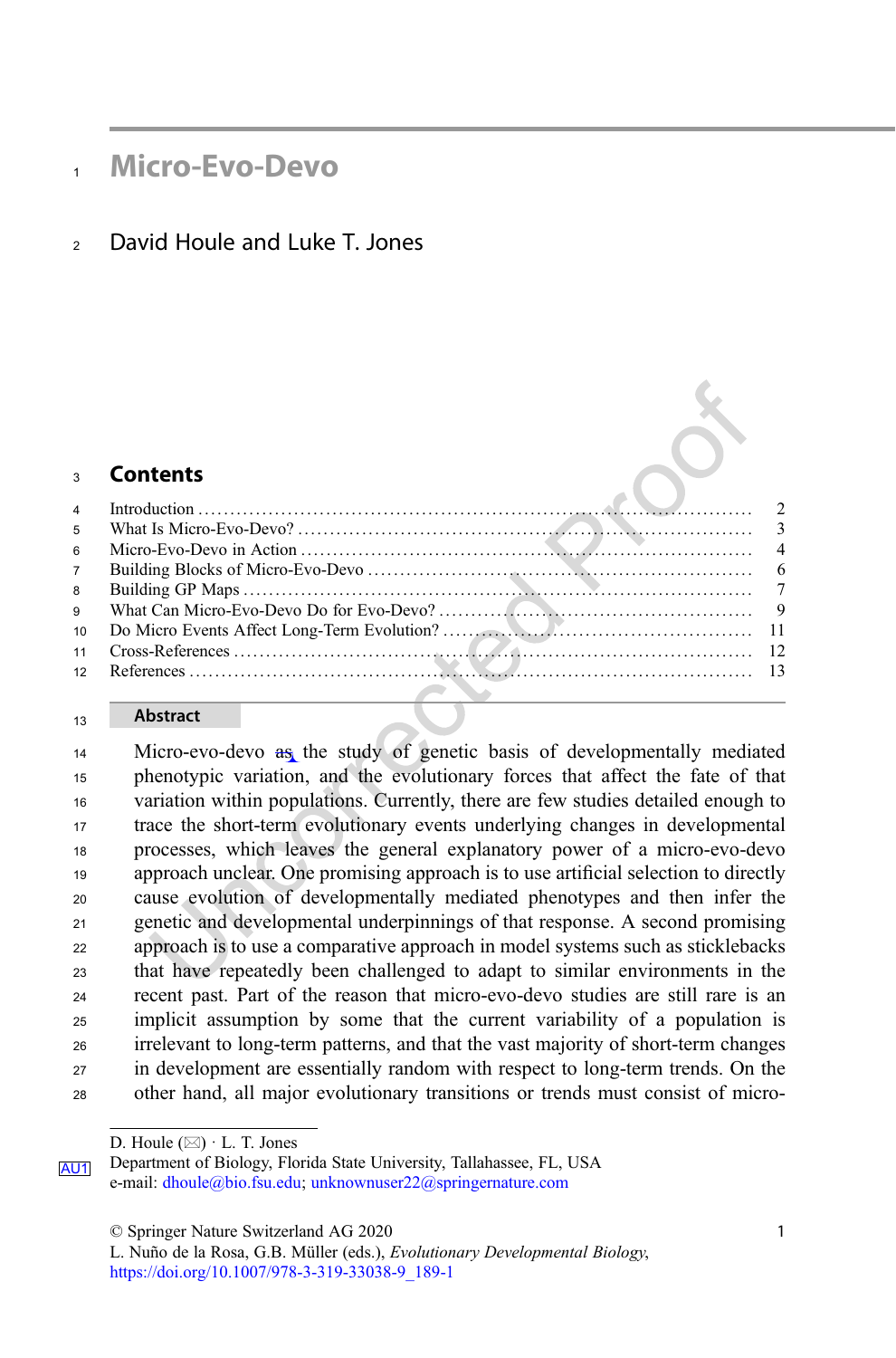| 29 | evolutionary changes. Emerging evidence from a variety of systems shows that   |
|----|--------------------------------------------------------------------------------|
| 30 | long-term patterns can sometimes be retrodicted from variability within extant |
| 31 | populations. Further development of micro-evo-devo approaches is needed to     |
| 32 | enable us to determine the generality of these results.                        |
|    |                                                                                |

| 33 | <b>Keywords</b> |                                                                                             |  |  |
|----|-----------------|---------------------------------------------------------------------------------------------|--|--|
| 34 |                 | Genotype-phenotype-fitness map $\cdot$ Micro-evo-devo $\cdot$ Evolve and resequence $\cdot$ |  |  |
| 35 |                 | Variability $\cdot$ Ouantitative genetics                                                   |  |  |

## 36 Introduction

 Understanding the evolution of phenotypic diversity is an enduring goal of biology. Two complementary approaches are necessary to realize that goal: comparative and process-based. The comparative approach describes biological diversity among taxa from the genomic to the phenotypic level, and places that diversity in a phylogenetic context. The process-based approach investigates how traits that exemplify that 42 diversity actually evolve within populations (see the chapter  $\triangleright$  "[A Process-Based](http://link.springer.com/search?facet-eisbn=978-3-319-33038-9&facet-content-type=ReferenceWorkEntry&query=A Process-Based Approach to the Study of Flower Morphological Variation) [Approach to the Study of Flower Morphological Variation](http://link.springer.com/search?facet-eisbn=978-3-319-33038-9&facet-content-type=ReferenceWorkEntry&query=A Process-Based Approach to the Study of Flower Morphological Variation)").

 The increasing importance of evolutionary developmental biology, or evo-devo, comes from the fact that much of that biological diversity is generated by develop- mental processes. The field of evo-devo arose from two nearly coincident develop- ments in biology in the late 1970s and 1980s (Laubichler [2010\)](#page-12-0). At this time, a number of evolutionary biologists reemphasized the explanation of the evolution of phenotypes rather than genes as their goal (see the chapter ▶ "[The Role of Evo-Devo](http://link.springer.com/search?facet-eisbn=978-3-319-33038-9&facet-content-type=ReferenceWorkEntry&query=The Role of Evo-Devo in the Extended Synthesis) [in the Extended Synthesis](http://link.springer.com/search?facet-eisbn=978-3-319-33038-9&facet-content-type=ReferenceWorkEntry&query=The Role of Evo-Devo in the Extended Synthesis)" for a different perspective on this shift). Nearly simul- taneously, molecular developmental geneticists scored their first dramatic successes in identifying genes responsible for fundamental differences in development among taxa. Since then the core work in evo-devo has remained comparative, with a focus on identifying both the fundamental processes that underpin development in multi- ple taxa, and the underlying developmental and genetic basis of discrete differences among species. These approaches only indirectly inform us about the processes that generated developmental diversity.

 This chapter briefly reviews the current status of the process-based approach in the evo-devo studies. Despite early calls for the process-based study of evo-devo (Stern [2000;](#page-13-0) Johnson and Porter [2001\)](#page-12-0), such studies are still relatively uncommon. This leaves us uncertain whether the micro-level processes by which development must evolve influence the larger-scale events and patterns that can be studied using the comparative approach.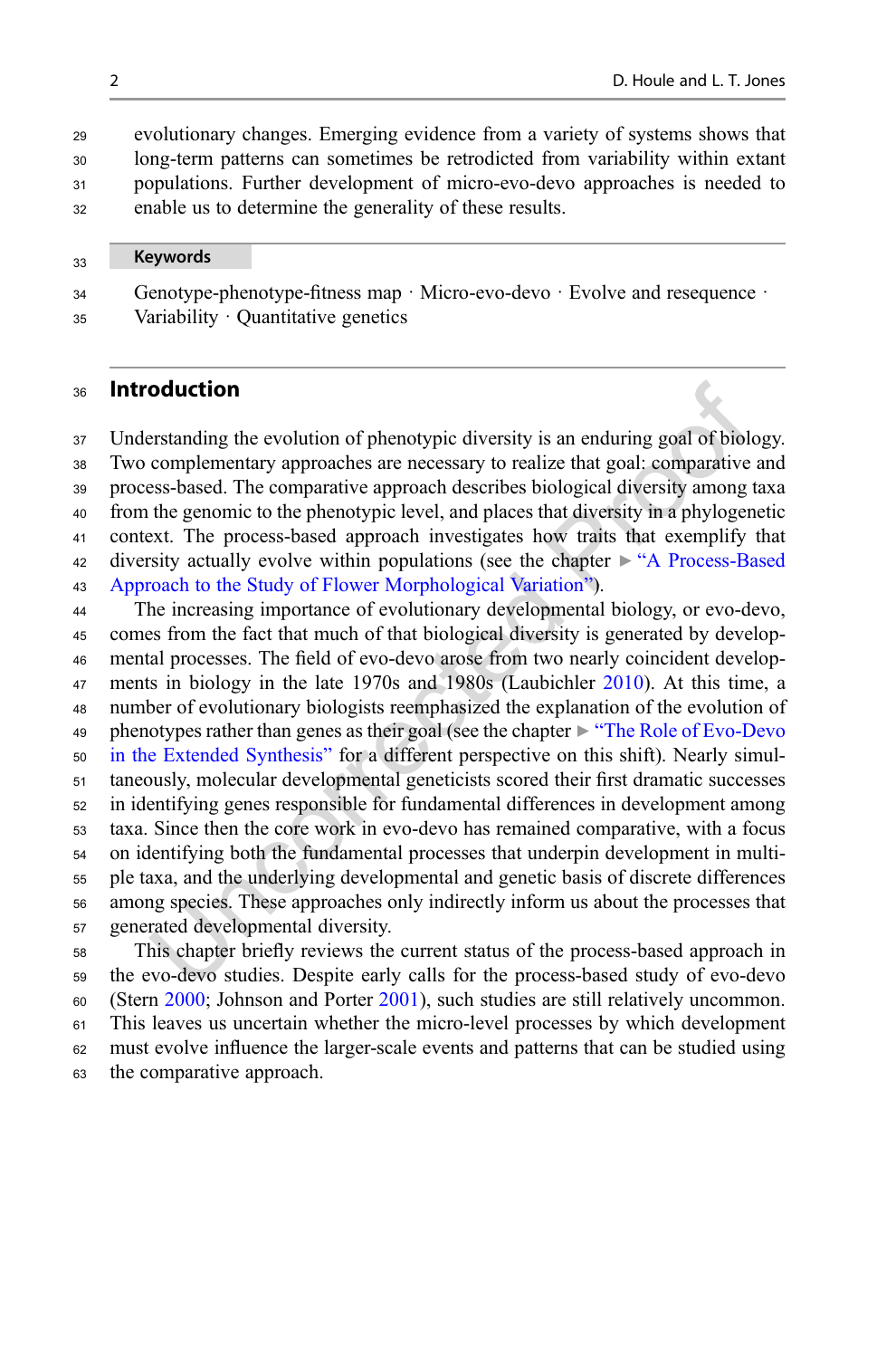#### 64 What Is Micro-Evo-Devo?

 We define micro-evo-devo as the study of the nature and genetic basis of develop- mentally mediated phenotypic variation, and the evolutionary forces that affect the fate of that variation within populations. These twin emphases on the nature of phenotypic variation and on the interaction between that variation and natural selection, the genotype-phenotype-fitness map, are what make micro-evo-devo studies distinct from their parent disciplines, population, and quantitative genetics. 71 The genotype-phenotype (GP) map (see the chapter  $\triangleright$  "[Genotype-Phenotype Map](http://link.springer.com/search?facet-eisbn=978-3-319-33038-9&facet-content-type=ReferenceWorkEntry&query=Genotype-Phenotype Map)") is the biological machinery that turns a genotype into all the many phenotypes that an individual expresses during its lifetime (Lewontin [1974\)](#page-12-0). By extending the map from phenotypes to fitness, one can in principle include all of the evolutionary forces that are hypothesized to give rise to properties of the GP map that generate the evolu- tionary properties of developmental systems, including evolvability (see the chapters ▶ "[Evolvability](http://link.springer.com/search?facet-eisbn=978-3-319-33038-9&facet-content-type=ReferenceWorkEntry&query=Evolvability)" and ▶ "[Variational Approaches to Evolvability: Short- and Long-](http://link.springer.com/search?facet-eisbn=978-3-319-33038-9&facet-content-type=ReferenceWorkEntry&query=Variational Approaches to Evolvability: Short- and Long-Term Perspectives��) [Term Perspectives](http://link.springer.com/search?facet-eisbn=978-3-319-33038-9&facet-content-type=ReferenceWorkEntry&query=Variational Approaches to Evolvability: Short- and Long-Term Perspectives��)"), modularity (see the chapter ▶ "[Modularity in Evo-Devo](http://link.springer.com/search?facet-eisbn=978-3-319-33038-9&facet-content-type=ReferenceWorkEntry&query=Modularity in Evo-Devo)"), plasticity (see the chapters  $\triangleright$  "[Developmental Plasticity and Evolution](http://link.springer.com/search?facet-eisbn=978-3-319-33038-9&facet-content-type=ReferenceWorkEntry&query=Developmental Plasticity and Evolution)" and ▶ "[Eco-Evo-Devo](http://link.springer.com/search?facet-eisbn=978-3-319-33038-9&facet-content-type=ReferenceWorkEntry&query=Eco-Evo-Devo)"), robustness, etc. Today micro-evo-devo encompasses studies of mutation and standing variation that affect development, the responses of mor- phology, and the developmental processes that underlie it to natural and artificial selection, and the causes of natural selection on morphological traits. These approaches are related to and complement both the "devo-evo" approach to the study of how developmental processes shape the evolutionary process (see chapter ▶ "[Developmental Evolutionary Biology \(Devo-Evo\)](http://link.springer.com/search?facet-eisbn=978-3-319-33038-9&facet-content-type=ReferenceWorkEntry&query=Developmental Evolutionary Biology (Devo-Evo))") and comparative studies of recently diverged populations or species where contemporary data on variation and selection is relevant to the divergence under study.

 Traditional evo-devo can address the nature of the genetic and developmental differences that have given rise to biological diversity, but cannot directly answer questions about why that particular variation has been recruited to evolutionary divergence. For example, a finding that a particular difference in morphology is the result of changes in gene regulation tells us what must have evolved – the cis-regulatory elements of genes involved in development – but it does not tell us how or why they evolved that way. Are there alternative paths that evolution might have taken? If so, why weren't they? Only at the population level can we hope to study all the evolutionarily relevant variation and its phenotypic effects.

 While evolutionary biologists have long realized that the study of the evolution of development must ultimately encompass the origin and fixation of genetic variants affecting development, it took longer for the new molecular tools of developmental genetics to become sufficiently inexpensive for population-level studies. Explicit micro-scale studies of evo-devo are still relatively uncommon (Nunes et al. [2013\)](#page-13-0). While some of this relative neglect is based on the historical origins of evo-devo outlined above, we suspect that it is also due to an implicit assumption among at least some evo-devo practitioners that what happens at the micro scale is not very relevant to the differences among species and higher taxa (e.g., Milocco and Salazar-Ciudad [2020\)](#page-13-0). The use of the term "micro" implies an overlap with the more general micro-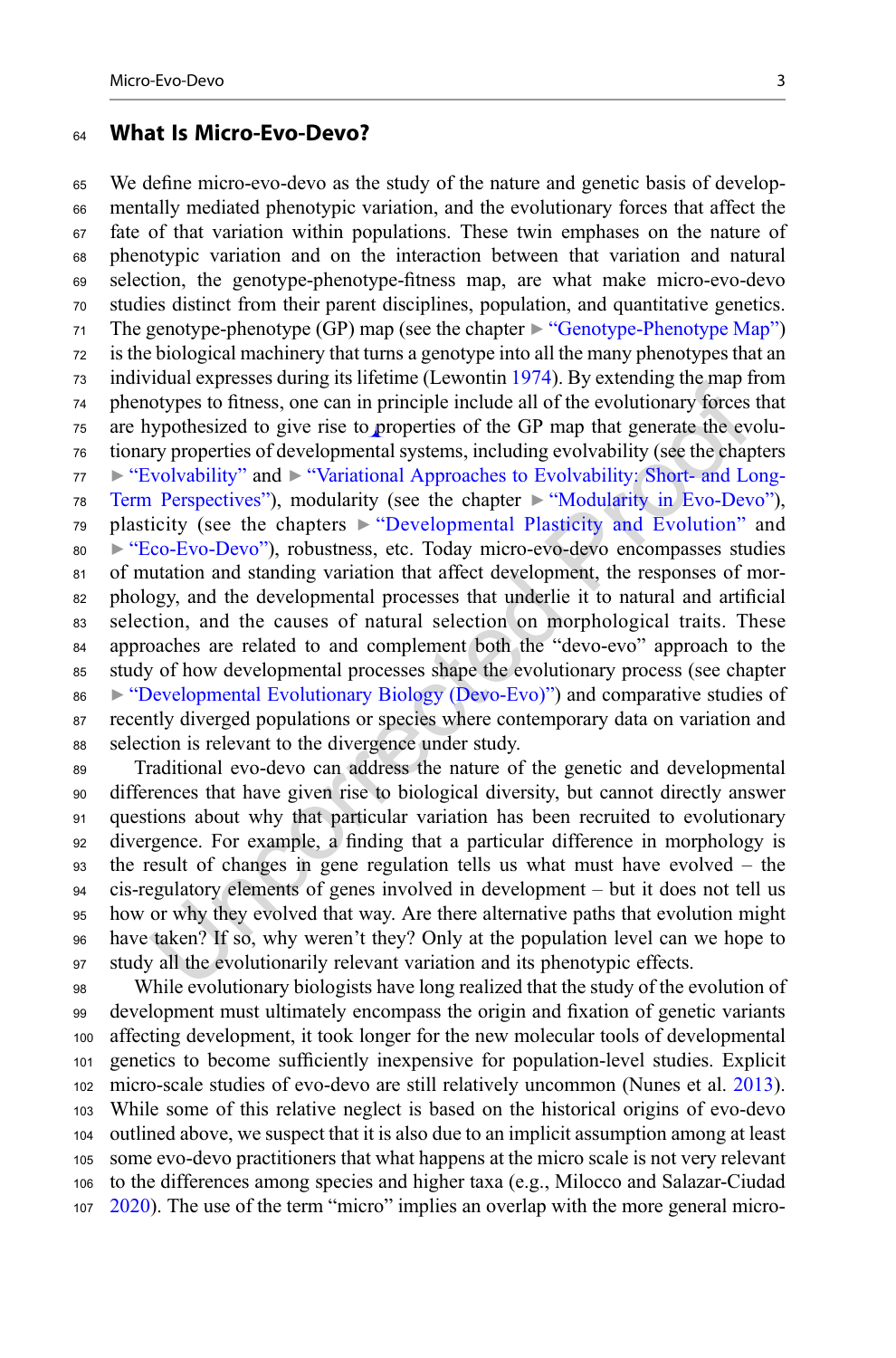vs. macro-evolution distinction which concerns the relationship between evolution over short vs. long time scales or that within vs. among species. The skepticism that micro-evo-devo is relevant inherits some of aspects of the controversy over whether macro-evolution is just micro-evolution continued over a long time period (e.g., Gould [2002](#page-12-0)). Currently the connections between micro-evolution of development and the macro-pattern of diversity in development are unclear, as there are limited number of relevant studies. The key challenge is to either establish the relevance of micro-evo-devo to the larger issues in evolutionary developmental biology, or, alternatively, explain how larger-scale or longer-term processes render micro-level changes irrelevant.

#### Micro-Evo-Devo in Action

 To illustrate the scope of micro-evo-devo studies, let's consider example studies that span the diversity of approaches that are possible.

 The most direct micro approach is to observe the response of a population to selection on a developmentally relevant phenotype. Selection can be used in several contexts. Natural populations can frequently experience selection, but it is rarely clear what the actual target of selection might be. In artificial selection the investi- gator measures and selects the individuals chosen for breeding. Artificial selection experiments are thus ideal for testing hypotheses about the nature of the develop-mental response when a particular phenotypic change is selected for.

128 For example, Marchini and Rolian [\(2018](#page-12-0)) investigated the mechanism by which a mouse population responded to selection for tibia length, one of the long-bones that has diversified among mammals. After only 14 generations of artificial selection for increased tibia length standardized by body mass, they had increased average length by 9% and 14% in 2 replicate populations. During bone development, a scaffolding of cartilage is produced by chondrocytes at each end of the developing bone, undergoes proliferation and enlargement, and then that scaffolding is filled in by the osteoblasts that form ossified, mineralized bone. Based on this knowledge, Marchini and Rolian [\(2018](#page-12-0)) could identify four potential mechanisms for an evolved increase in tibia length: prolongation of the period of bone growth, increases in the number of dividing chondrocytes, increases in chondrocyte size, and increases in the proliferation rate during ossification. Analysis of mice at the end of the experiment showed that the long-limbed treatments had increased the number of chondrocytes, while no differences were found in the other three characteristics. In this population, evolution did not proceed by all possible means, but was focused on just one process. This is in contrast with the differences in growth between limbs in bats, which have elongated forelimbs, and jerboas, which have elongated hindlimbs. In these taxa, increases in chondrocyte size are important in the elongated body parts. This difference in mechanism may reflect the fact that the experimental mice were selected to increase the length of one limb, but not to change the relative growth of their limbs.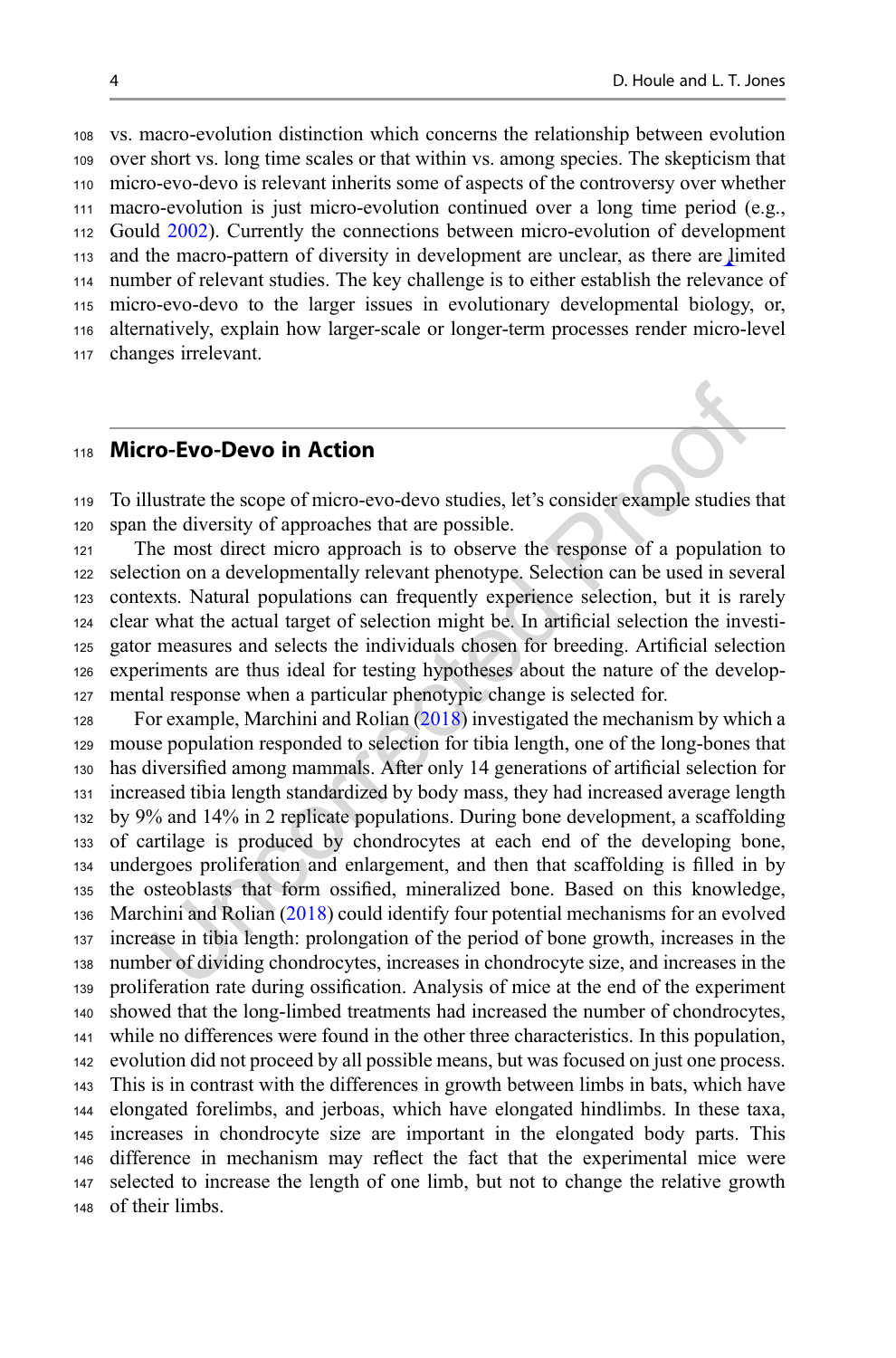Other micro-evo-devo studies investigate the genetic changes underlying changes in development, rather than directly studying development. In an evolve-and- resequence (E&R) experiment, next-generation sequencing of selected populations identifies the genomic changes that distinguish the populations after selection. Changes that cannot be explained by drift are inferred to be due to selection. For example, Turner et al. ([2011](#page-13-0)) selected replicate populations of Drosophila melanogaster to have larger or smaller body size for 100 generations. The genomic response was traceable to a large number of genomic regions. The regions that responded to selection were far more likely to code for genes involved in the gene ontology categories anatomical development, cell number, and metamorphosis. This suggests that the changes in size in this experiment were accomplished by small alterations in a large number of developmental processes.

 Studies of mice and flies like those just mentioned take advantage of the fact that these are premier model systems for the study of development, but are hampered by the difficulty of studying natural populations. In contrast, Gasterosteus aculeatus, the three-spine stickleback was chosen for micro-evo-devo studies due to a wealth of recently differentiated natural populations. This fish and its close relatives are found in near-shore marine environments in the Northern Hemisphere. They have repeat- edly invaded freshwater habitats from the oceans, particularly as deglaciation pro- ceeded after the last ice age, making every river and stream an independent evolutionary experiment with a geologic time signature. Sticklebacks have conse- quently been a favorite subject for studies of phenotypic evolution (Bell and Foster [1994\)](#page-12-0), including the genetic basis of developmental changes. For micro-evo-devo, these natural experiments provide many of the advantages of artificial selection experiments, plus the fact that nature has done the work of selection over a much longer time period than is practical in the laboratory. For many traits the resulting differences in phenotypes between founder and derived populations are large enough to make it possible to use the comparative evo-devo toolkit to identify and test hypotheses about the basis of adaptation. This combination of features enables investigators to compare variation in the marine founder population to the products of evolution based on that variation, while investigating the cause of those differences.

 For example, many freshwater populations undergo loss of spines and armor that help protect marine fish from predation. In freshwater these features actually increase predation by insect predators, and increase the demand for calcium, which is far more limited in freshwater habitats. In addition to contemporary studies documenting these selective forces, detailed fossil sequences show that the loss of spines and armor takes place gradually over a few 1000 generations (Hunt et al. [2008\)](#page-12-0). Genetic changes that make large contributions to these repeated losses have been traced to cis-regulatory changes at two key developmental genes. The armor plates are greatly reduced by a mutation in the regulatory region of the ectodysplasin (EDA) gene (Colosimo et al. [2005;](#page-12-0) O'Brown et al. [2015\)](#page-13-0), which plays an important role in cell-signaling during developmental of the neural crest and ectoderm. Remarkably, the same allele (haplotype) is involved in this adaptation throughout much of the range of the species. It is maintained at low frequency in the marine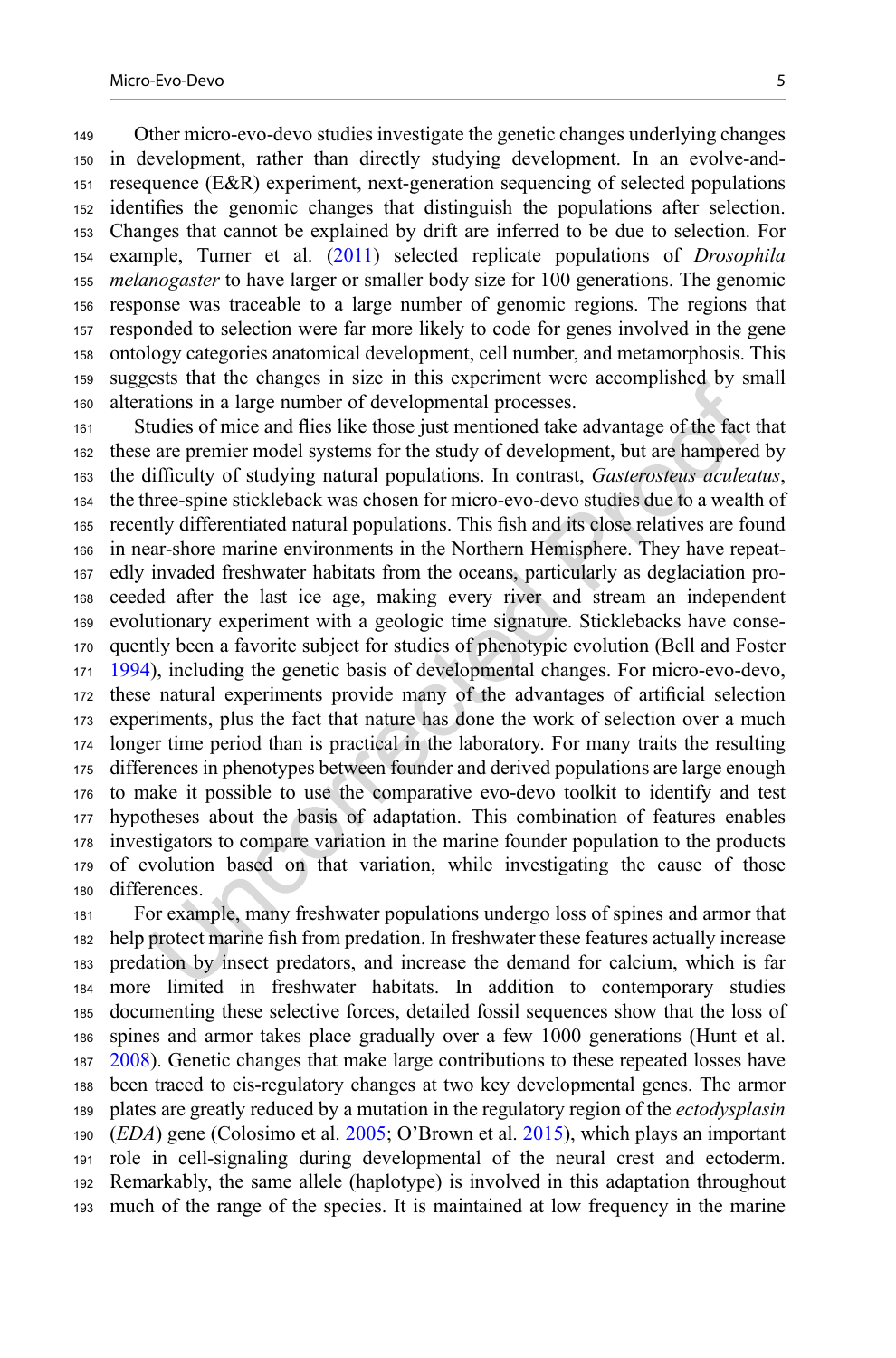population which founds each freshwater population by gene flow from the existing freshwater populations. This enables rapid adaptation upon invasion of a new drainage. In contrast, the genetic basis for loss of pelvic spines in some freshwater 197 populations has been traced to deletions of an enhancer at the *Pituitary homeobox 1* 198 ( $Pitx1$ ) locus (Chan et al. [2010](#page-12-0)). In this case, the deletion present in each drainage was unique. Several lines of evidence suggest that this enhancer is in a region of the genome with a high mutation rate for deletions. Thus, in both of these cases of armor loss, the supply of the variation is enhanced, potentially explaining why these two regions are responsible for parallel adaptive events.

 These dramatic cases of evolution due to fixation of large effect alleles do not explain all aspects of stickleback adaptation. Studies that map the genetic differences underlying many differentiated traits show that such changes typically involve a large number of genetic changes with a range of effects sizes (Peichel and Marques [2017\)](#page-13-0). Even in the case of armor loss, many other genomic regions contribute to the multifarious differences among populations. For example Eda has a large effect on plate number, but minor effects on the size of the plates that are produced. A very useful heuristic model for adaptation is that of Fisher's geometric model (Orr [2005](#page-13-0)) of simultaneous adaptation of many traits. Fisher assumed that each trait has an optimal state at which fitness is maximized, and that the fitness of a phenotype is a smooth function of the distance to that optimum in the space of all possible phenotypes. He also assumed "universal pleiotropy," meaning that each mutation has some effect on all traits, although the combination of effects differs among mutations. When the population is not at the optimum, mutations will increase fitness when they move the phenotypic state closer to the optimum, and otherwise will decrease fitness. When the population is far from the optimum, mutations with large effects can be favored, but as the population approaches the optimum, variants with large effects are no longer favored, even if they would have provided a better initial step towards the optimum. Instead, a series of smaller effect mutations are fixed as the population approaches the optimum. The pattern of effects sizes in the adaptation of stickleback traits matches the expectation under Fisher's geometric model well (Peichel and Marques [2017\)](#page-13-0).

#### Building Blocks of Micro-Evo-Devo

 Many comparisons of evo-devo with traditional micro-evolutionary biology con- sider the latter to be synonymous with population genetics. The purview of popula- tion genetics is generation and inheritance of discrete inherited variants in their genetic context and the study of the forces affecting the fates of those genetic variants within populations. The phenotype plays no necessary role in population genetics once the relative fitness of genotypes is specified, although many specific population genetics models do include a connection between fitness and phenotype, albeit in a usually simplified and rather abstract form. This phenotype-blindness of population genetics has been the subject of scorn not only from practitioners of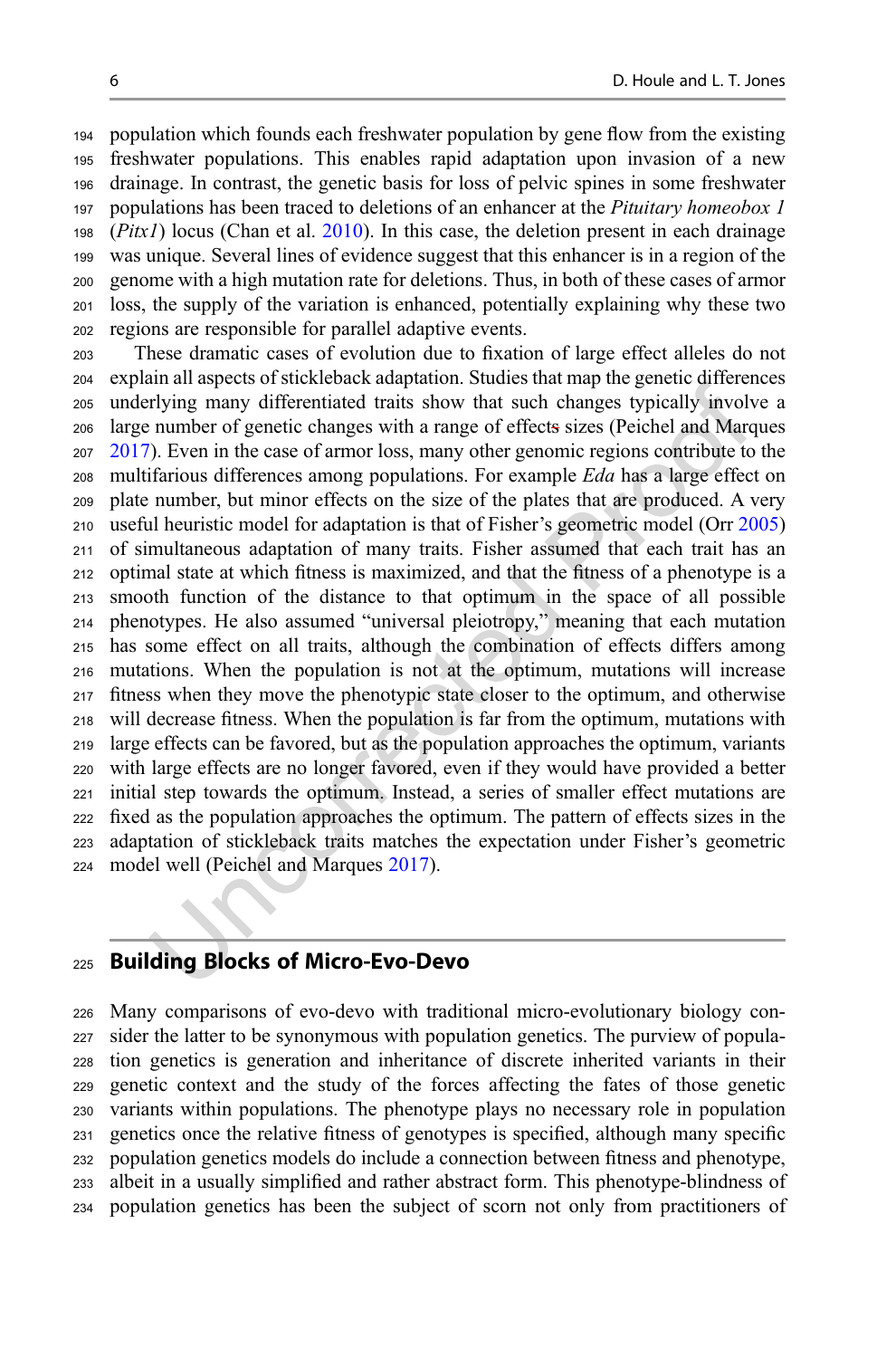evo-devo but also from biologists more concerned with the evolution of phenotypes than genes (Laubichler [2010\)](#page-12-0).

 There is, however, another tradition of micro-evolutionary studies based on quantitative traits that is complementary to that of population genetics. The field of quantitative genetics infers the inheritance of phenotypes from phenotypic data on related individuals without directly assuming anything about the underlying genetic variants. The nature of the phenotypic similarities allows the quantitative geneticist to predict the response of phenotypes to natural and artificial selection. Quantitative genetics is a natural way to evaluate important aspects of genetic architecture, such 244 as evolvability (see the chapters  $\triangleright$  "[Evolvability](http://link.springer.com/search?facet-eisbn=978-3-319-33038-9&facet-content-type=ReferenceWorkEntry&query=Evolvability)" and  $\triangleright$  "[Variational Approaches to](http://link.springer.com/search?facet-eisbn=978-3-319-33038-9&facet-content-type=ReferenceWorkEntry&query=Variational Approaches to Evolvability: Short- and Long-Term Perspectives) [Evolvability: Short- and Long-Term Perspectives](http://link.springer.com/search?facet-eisbn=978-3-319-33038-9&facet-content-type=ReferenceWorkEntry&query=Variational Approaches to Evolvability: Short- and Long-Term Perspectives)"), modularity (see the chapter  $246 \rightarrow$  "[Modularity in Evo-Devo](http://link.springer.com/search?facet-eisbn=978-3-319-33038-9&facet-content-type=ReferenceWorkEntry&query=Modularity in Evo-Devo)"), and canalization (see the chapter  $\triangleright$  "[Canalization:](http://link.springer.com/search?facet-eisbn=978-3-319-33038-9&facet-content-type=ReferenceWorkEntry&query=Canalization: A Central But Controversial Concept in Evo-Devo) [A Central But Controversial Concept in Evo-Devo](http://link.springer.com/search?facet-eisbn=978-3-319-33038-9&facet-content-type=ReferenceWorkEntry&query=Canalization: A Central But Controversial Concept in Evo-Devo)"). The generation of new phe- notypic variation by mutation or as a plastic response to the environment is also in the purview of quantitative genetics (e.g., Braendle et al. [2010;](#page-12-0) Houle and Fierst [2013;](#page-12-0) see also the chapter  $\triangleright$  "[Developmental Plasticity and Evolution](http://link.springer.com/search?facet-eisbn=978-3-319-33038-9&facet-content-type=ReferenceWorkEntry&query=Developmental Plasticity and Evolution)").

 An important aspect of this quantitative arm of micro-evolutionary biology is that the study of inheritance and selection readily generalizes to the study of complex phenotypes consisting of many potentially interrelated parts (Lande [1979;](#page-12-0) Lande and Arnold [1983\)](#page-12-0). Almost any morphological phenotype is complex in this sense. Unfortunately, many studies of the evolution of development at all scales make the unrealistic but convenient assumption that phenotypes can be represented by a single measurement or as a set of discrete alternative states. The ability to measure complex 258 phenotypes is increasing rapidly (see the chapter  $\triangleright$  "[Phenotyping in Evo-Devo](http://link.springer.com/search?facet-eisbn=978-3-319-33038-9&facet-content-type=ReferenceWorkEntry&query=Phenotyping in Evo-Devo)"), and incorporating these multivariate data is a challenge for all aspects of evo-devo studies (e.g., Pitchers et al. [2019\)](#page-13-0).

 Despite capturing largely complementary aspects of evolution, the population genetic and quantitative genetic approaches unfortunately cannot readily be com- bined into a single comprehensive approach to micro-evolution. They use completely dissimilar formalisms where the parameters in one tradition have no equivalents in the other tradition. For example, population genetics assign fitnesses to discrete genotypes, but discrete genotypes are not identified in the quantitative tradition. The fitness functions estimated in the quantitative tradition cannot be applied to genetic variants that lack phenotype information.

#### Building GP Maps

 Population genetics and quantitative genetics operate on opposite sides of the GP map (Lewontin [1974](#page-12-0)). It has long been clear that what we need to fuse the complementary advantages of population and quantitative genetics is a GP map. Micro-evo-devo studies necessarily incorporate both population genetic and quan- titative genetic concepts, connected through the concept of the GP map (see the chapter ▶ "[Genotype-Phenotype Map](http://link.springer.com/search?facet-eisbn=978-3-319-33038-9&facet-content-type=ReferenceWorkEntry&query=Genotype-Phenotype Map)"). Key advantages of a GP map-based approach include gaining a handle on the empirically challenging concept of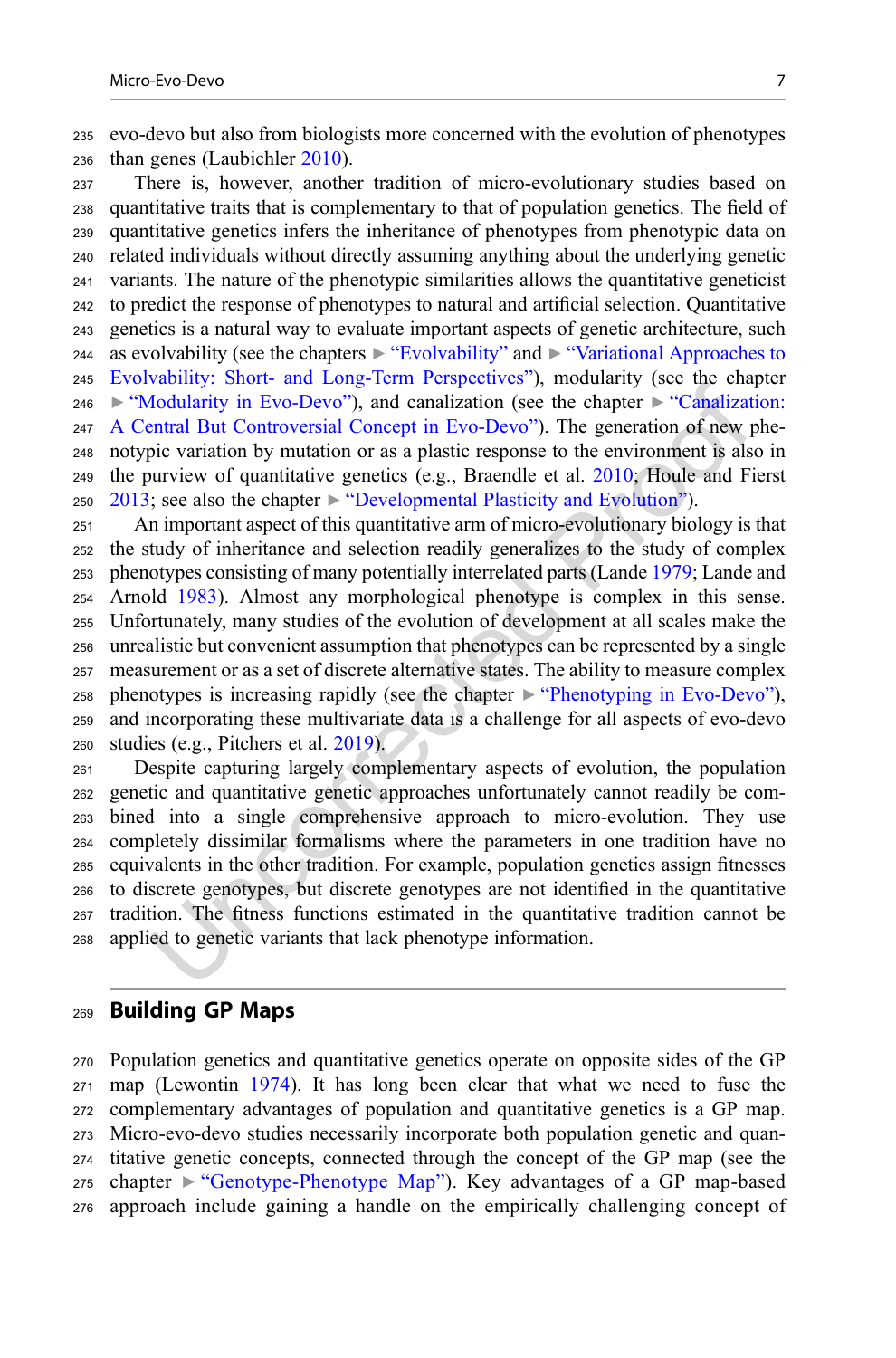pleiotropy (see the chapter  $\triangleright$  "[Pleiotropy and Its Evolution: Connecting Evo-Devo](http://link.springer.com/search?facet-eisbn=978-3-319-33038-9&facet-content-type=ReferenceWorkEntry&query=Pleiotropy and Its Evolution: Connecting Evo-Devo and Population Genetics) [and Population Genetics](http://link.springer.com/search?facet-eisbn=978-3-319-33038-9&facet-content-type=ReferenceWorkEntry&query=Pleiotropy and Its Evolution: Connecting Evo-Devo and Population Genetics)"). Without an a priori notion of the map, the only way to study pleiotropy is to estimate effects of genetic variants on the prohibitively large universe of possible traits affected (Pitchers et al. [2019](#page-13-0)). Furthermore, the GP map 281 concept enables study of how the map itself can evolve (see the chapter on  $\triangleright$  "[Epis-](http://link.springer.com/search?facet-eisbn=978-3-319-33038-9&facet-content-type=ReferenceWorkEntry&query=Epistasis) [tasis](http://link.springer.com/search?facet-eisbn=978-3-319-33038-9&facet-content-type=ReferenceWorkEntry&query=Epistasis)"), potentially reshaping evolutionarily important parameters, including pleiot-ropy and evolvability.

 The difficulty is that, with a few limited exceptions, GP maps are very poorly known. What knowledge evolutionary biologists have of GP maps usually comes from elsewhere in biology – from mutational screens, and from cell and develop- mental biology. Often such information initially is no more than a pointer for future work "Look in or around this gene for relevant genetic variation." In addition, there are many vaguer generalizations that we use as proxies for parts of the GP map, such as "premature stop codons have large phenotypic effects" and "synonymous amino acid substitutions will usually have no phenotypic effects."

 Traditional developmental and evo-devo studies often build out parts of genotype-phenotype map as a byproduct of researching the function or evolution of genes or pathways. For example, the transcription factor ovo in Drosophila melanogaster and closely related species (reviewed in Chapter 6 of Wagner [2014](#page-13-0)) has 3 alternative promoters, 5 different transcripts with different functions and at least 13 enhancers. One transcript is necessary in primordial germ cells, while that and a second transcript act antagonistically to regulate gene expression in the ovary. A third transcript is involved in several aspects of cuticle differentiation, and three enhancers of this transcript generate spatially precise effects on the placement of trichomes (miniature protrusions on the cuticle) that vary among species (McGregor et al. [2007](#page-13-0)). Thus, work on this one gene has provided us with hypotheses about the function of regulatory and coding regions, some of which are expected to influence many phenotypes, some to have highly targeted phenotypic effects, while some may not have any phenotypic effects. However, note for all this effort, we are far from having any detailed predictions of, for example, what effects that substitution of specific base pairs will have on phenotypes.

 A complementary tool that is now being exploited to build GP maps is the genome-wide association study (GWAS). In a GWAS, a set of genotypes are sequenced and their phenotypes are measured. When a statistically robust associa- tion between a pair of variants and a phenotype is discovered, we have measured the effect of those variants on a phenotype, one of the crucial parameters of both population and quantitative genetic models (Bastide et al. [2013\)](#page-12-0). Ultimately merging the results of developmental genetic, evo-devo, and GWAS studies coupled with functional verification will allow us to make increasingly detailed GP maps to inform micro-evo-devo studies. An important challenge for GWAS studies is to incorporate pleiotropic effects (Pitchers et al. [2019](#page-13-0)).

 Detailed models of development and the phenotypes it produces is a promising 319 approach to building a hypothesis about GP maps (see the chapters  $\triangleright$  "[Modeling](http://link.springer.com/search?facet-eisbn=978-3-319-33038-9&facet-content-type=ReferenceWorkEntry&query=Modeling Evolution of Developmental Gene Regulatory Networks)") [Evolution of Developmental Gene Regulatory Networks](http://link.springer.com/search?facet-eisbn=978-3-319-33038-9&facet-content-type=ReferenceWorkEntry&query=Modeling Evolution of Developmental Gene Regulatory Networks)" and ▶ "[Computational](http://link.springer.com/search?facet-eisbn=978-3-319-33038-9&facet-content-type=ReferenceWorkEntry&query=Computational Modeling at the Cell and Tissue Level in Evo-Devo) [Modeling at the Cell and Tissue Level in Evo-Devo](http://link.springer.com/search?facet-eisbn=978-3-319-33038-9&facet-content-type=ReferenceWorkEntry&query=Computational Modeling at the Cell and Tissue Level in Evo-Devo)"). For example, a detailed model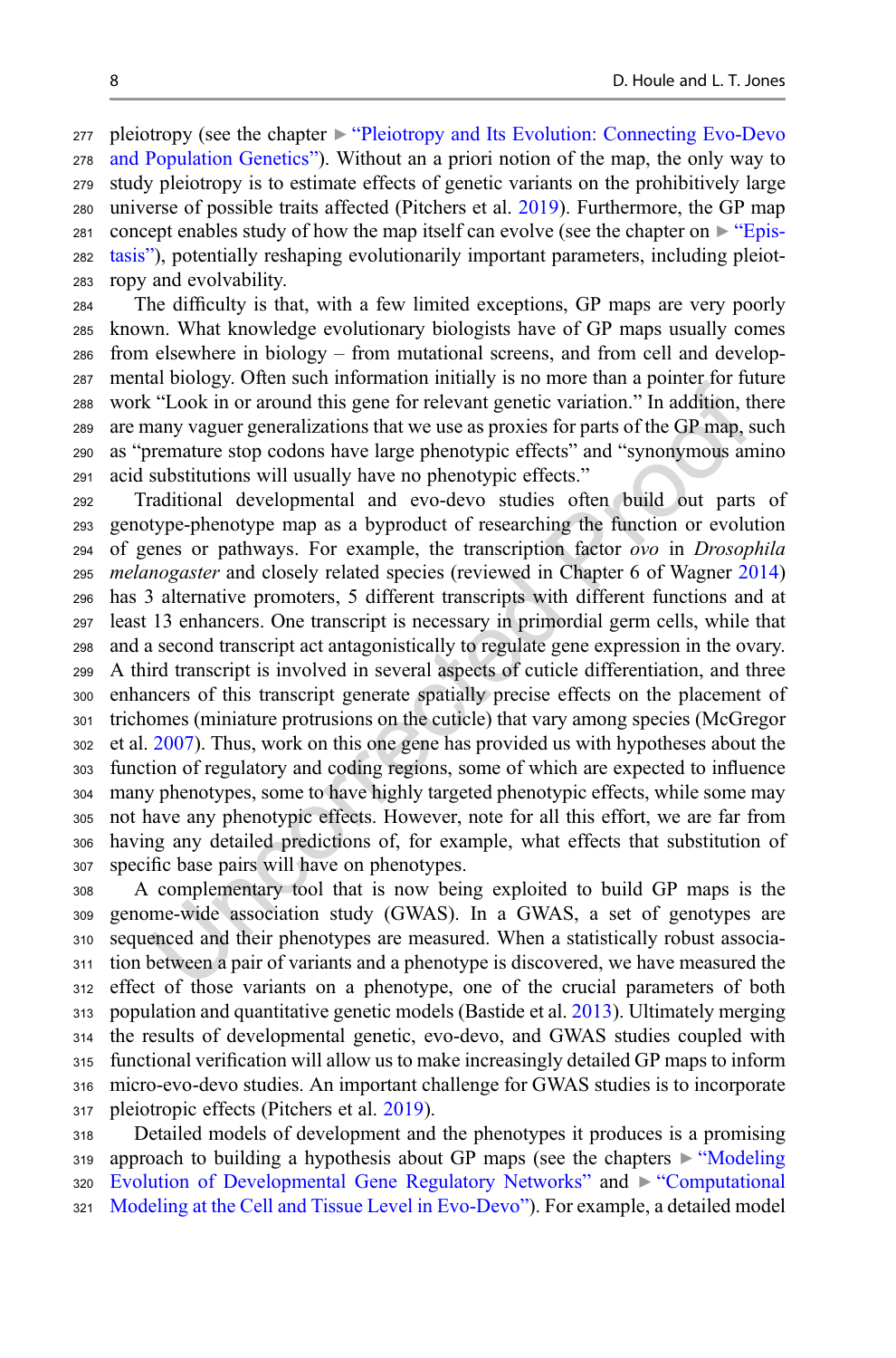of tooth development can reproduce the major features of tooth morphology and provides hypotheses about which aspects of development will respond under simu- lated selective scenarios (Milocco and Salazar-Ciudad [2020\)](#page-13-0). If such a model were coupled to experimental work in a model organism, this would be a powerful program to build a GP map, and then test its ability to predict micro-evolution.

#### What Can Micro-Evo-Devo Do for Evo-Devo?

 Given the status of micro-evo-devo as a younger step-child of traditional, compar- ative evo-devo, an important question to ask is what micro-evo-devo can bring to the study of the evolution of development that is distinct from what can be learned using the comparative approach. One entrée to potential advantages of micro studies is to consider the limitations of traditional evo-devo studies.

 The first such limitation is what we might call the "discreteness bias" of evo-devo studies. The chosen targets of evo-devo studies are overwhelmingly discrete differ- ences among taxa – the transformation of wings to halteres in insects, the evolution of novel color patterns, the loss of limbs in snakes. The ability to investigate such discrete differences is a strength of evo-devo that only becomes a bias when there is a tendency to equate all interesting developmental changes with the causation of discrete differences. Questions about the evolution of important quantitative char- acteristics, such as differences in body size and the accompanying allometric changes in virtually every aspect of form are also interesting. Generalizations about the evolution of form are nevertheless being built on the catalog of causes of discrete differences among taxa (e.g., Carroll [2008](#page-12-0)).

 Micro-evo-devo studies generally do not start out to explain discrete phenotypic differences, and thus help balance the scope of evo-devo. For example, Kamberov 346 et al.  $(2013)$  $(2013)$  studied an amino acid substitution in the human Ectodysplasin A (*Eda*) receptor (*EDAR*). This human polymorphism was targeted for study after population 348 genetic studies revealed that the derived EDAR allele has been strongly favored by selection in East Asian and Native American populations over the past 30,000 years. Subsequent studies showed that it was associated with differences in scalp hair thickness and tooth shape in human populations. Kamberov et al. set out to verify that the coding variant was in fact responsible for these phenotypic associations by introducing the amino acid change into the mouse genome. The knock-in mice did, in fact, have 25% more hair follicles whose thickness was enhanced by one cell width, but also revealed 10–25% higher density of eccrine (sweat) glands, increases in branching in the mammary gland by about 25%, and 10%, and lower mammary fat pad size. Subsequent investigations in humans showed that individuals carrying the derived allele also had increased numbers of eccrine glands, as the mouse results predicted. While it remains unclear which of the phenotypic effects of the EDAR have been responsible for its spread in this human population, it is a revealing example of positive selection of a highly pleiotropic quantitative genetic variant.

 Micro-evo-devo studies are well equipped to study the evolution of continuous traits rather than discrete differences. Patterns in continuous traits can be as relevant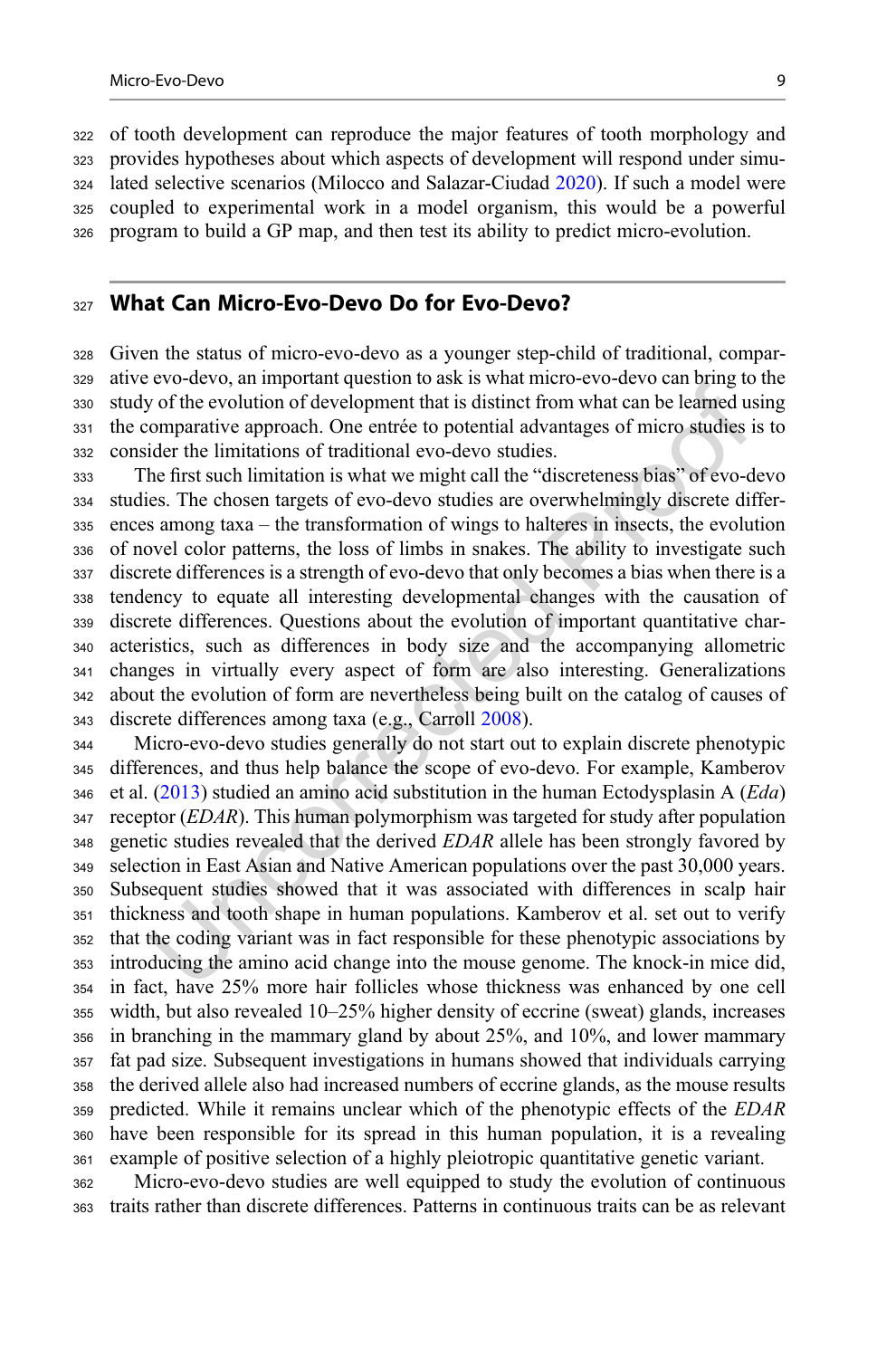to larger scale evolutionary patterns as discrete differences. For example, there is a long-standing controversy over how much allometry constrains evolutionary pat- terns. Bolstad et al. ([2015\)](#page-12-0) performed artificial selection on the slope of a conserved pattern of allometry for wing shape and size in Drosophila melanogaster. In just 26 generations the slopes evolved to be outside the range of slopes in the entire genus Drosophila, suggesting that allometry does not constrain wing shape. However, when artificial selection ceased, the slopes evolved back towards the original slope faster than they diverged under artificial selection. They also selected wing shape to evolve without altering allometric slope, but in those lines, there was little evidence of natural selection for the ancestral state. Consequently, Bolstad et al. interpreted this counter-selection as the result of a pleiotropic burden (see the chapter  $\triangleright$  "[Con-](http://link.springer.com/search?facet-eisbn=978-3-319-33038-9&facet-content-type=ReferenceWorkEntry&query=Concept of Burden in Evo-Devo) [cept of Burden in Evo-Devo](http://link.springer.com/search?facet-eisbn=978-3-319-33038-9&facet-content-type=ReferenceWorkEntry&query=Concept of Burden in Evo-Devo)") on allometry, rather than selection on wing shape per se. This suggests that this allometric relationship is constrained by pleiotropy with unknown aspects of development, not by a lack of genetic variation in slope.

 It is more challenging to use the micro-evo-devo toolkit to study the opportunity for discrete changes in morphology, as, in many cases, discrete phenotypic variation is not present within populations. Studies of mutational effects can sometimes reveal discrete differences, such as the transformations of cell fate in the vulva of 382 Caenorhabditis elegans (Braendle et al. [2010;](#page-12-0) see the chapter  $\triangleright$  "[Devo-Evo of](http://link.springer.com/search?facet-eisbn=978-3-319-33038-9&facet-content-type=ReferenceWorkEntry&query=Devo-Evo of Cell Types) [Cell Types](http://link.springer.com/search?facet-eisbn=978-3-319-33038-9&facet-content-type=ReferenceWorkEntry&query=Devo-Evo of Cell Types)"). In natural isolates, the pattern of cells is nearly invariant, but after mutations are allowed to accumulate for many generations, this pattern becomes more variable. Mutations in different genotypes generated different rates of trans- formations, and there were hints that the sorts of transformations that occur at the highest rate are more typical of those found in related species. In rare instances, populations contain individuals of two or more discrete morphological types, and these can be used to study the underlying developmental basis.

 The second potential limitation is "endpoint bias." Having demonstrated the role of a particular gene in shaping phenotypic differences between taxa, it is natural to equate the evolution of the feature in question to the evolution of that gene. For 393 example, Kopp et al. (2000) demonstrated that the gene *bric a brac* (*bab*) has  $\overline{AU2}$  $\overline{AU2}$  $\overline{AU2}$  evolved a novel, sex-specific regulatory role in the last two abdominal segments in some Drosophila species. This novel regulation enables male flies to evolve pig- mentation and shape differences from female flies in those segments. Having demonstrated this, Kopp et al. then proposed a parsimonious selective scenario whereby selection on bab expression by sexual selection is responsible for the evolution of the novel male-specific features. However, an alternative hypothesis is that the initial evolution of sexual differentiation took place by some other 401 mechanism, and the recruitment of *bab* into its current regulatory role took place later.

 We do not criticize Kopp et al. for putting forward their parsimonious hypothesis, but there are theoretical and empirical grounds to suspect that the differences in development between species may be different from the mechanisms by which the phenotypes diverged in the first place. On the empirical side, developmental systems drift (DSD) is a well-known and common phenomenon whereby the developmental basis of traits diverges even though the trait has remained roughly constant since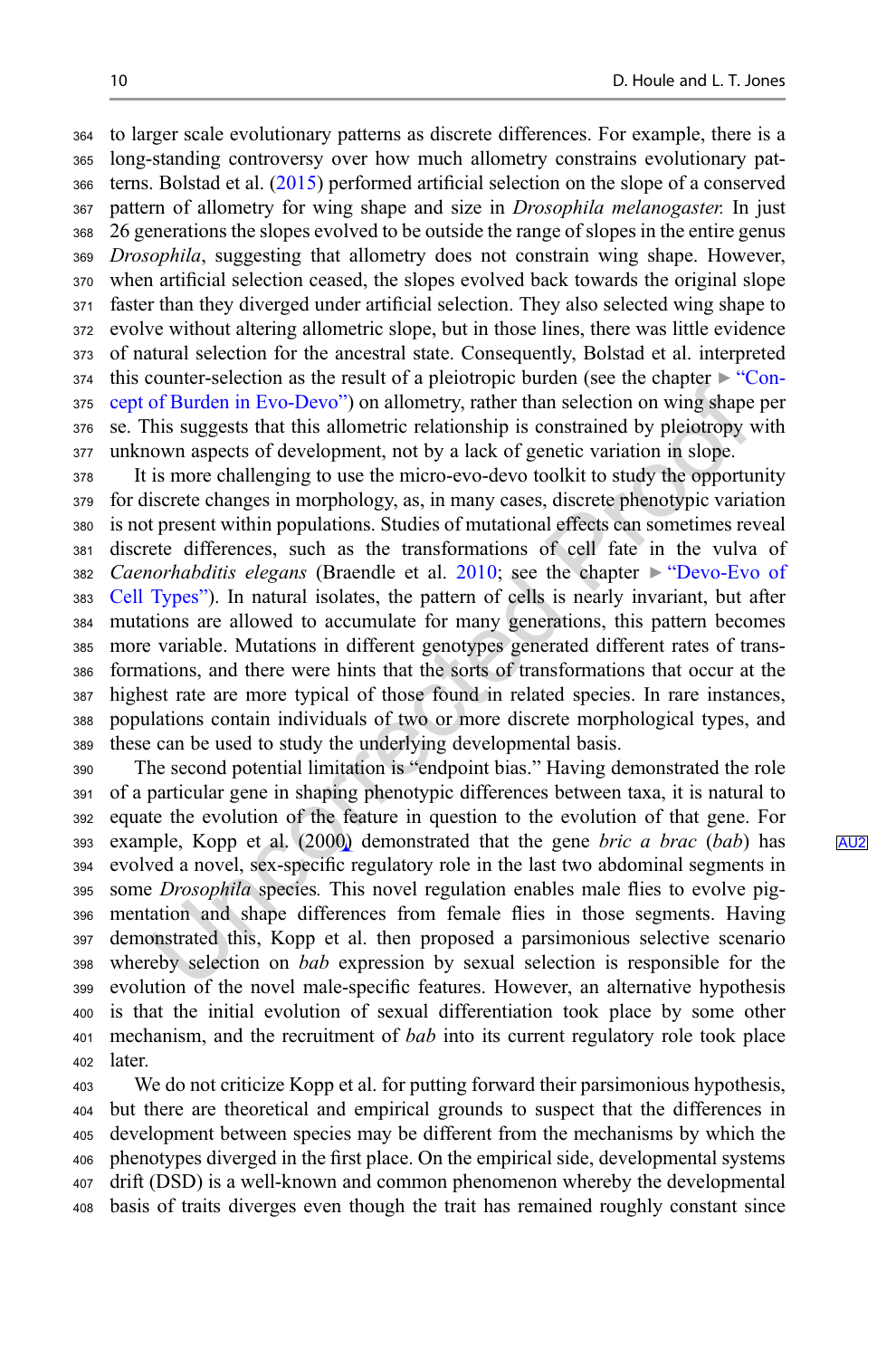divergence from the common ancestor. One potential explanation for this phenom- enon is literally genetic drift – that there are completely equivalent ways to make the same phenotype, and this allows fixation of alleles that transition the system from one developmental solution to another (see the chapter ▶ "[Developmental Systems](http://link.springer.com/search?facet-eisbn=978-3-319-33038-9&facet-content-type=ReferenceWorkEntry&query=Developmental Systems Drift) [Drift](http://link.springer.com/search?facet-eisbn=978-3-319-33038-9&facet-content-type=ReferenceWorkEntry&query=Developmental Systems Drift)"). Perhaps a more likely explanation for DSD is suggested by Fisher's geo- metric model (Orr [2005\)](#page-13-0). When the population is far from the optimum, the variants with large effects initially fixed are likely to move some traits farther from their optimal state. Once such an imperfect mutation becomes fixed in the population, mutations fixed at later steps in the adaptive process will rectify the pleiotropic side effects of those early steps. The model predicts that adaptation will tend to zig-zag towards its final state, rather than proceeding by a single fixation event that achieves the optimal state. Thus, the developmental solution to an adaptive challenge may well shift once the population is near the optimum state. For example, a plausible 422 scenario is that the *bab* enhancer now regulating coloration in male abdomens was recruited to correct the side effects of some earlier mechanism of achieving a similar

 phenotype. Now consider a second adaptive event that primarily involves different traits. The pleiotropic side-effects of that event may perturb development of our focal traits, again engendering evolution to restore that optimum phenotype (Pavlicev and Wagner [2012](#page-13-0)).

 How these inferred shifts in the developmental basis of evolved states occur has not yet been addressed by micro-level experiments. Artificial selection and experi- mental evolution studies of developmentally interesting organisms have generated very few allelic fixation events due to their short duration, precluding examination of this issue. Natural experiments such as the repeated invasions of sticklebacks into freshwater habitats have a greater range of time depths and offer the opportunity to evaluate this possibility, although we know of no attempts to do so.

## Do Micro Events Affect Long-Term Evolution?

 There are many reasons to suspect that the micro-evolutionary events and processes that we can observe directly are not relevant to evolution above the species level and over long time periods (see the chapter ▶ "[Macroevolution](http://link.springer.com/search?facet-eisbn=978-3-319-33038-9&facet-content-type=ReferenceWorkEntry&query=Macroevolution)"). For example, if the cis-regulatory changes of large effect in fact dominate long-term evolution (Carroll [2008\)](#page-12-0), it is possible that the vast majority of the abundant polygenic variation within contemporary populations could have no long-term importance. Some paleontolo- gists have long argued for such a discontinuity between micro-evolutionary pro- cesses and macro-evolutionary patterns on other grounds (Gould [2002](#page-12-0)). Even quantitative geneticists have generally doubted that the parameters measured within contemporary populations are stable enough to predict evolution over long time periods. Indeed a study that integrates data on evolutionary rates of body size evolution across time scales from generations to hundreds of millions of years suggests a discontinuity reminiscent of punctuated equilibrium (Uyeda et al. [2011\)](#page-13-0). Up to a time depth of about one million years, body size of descendant populations or species always remains within a factor of about 1.5 of the ancestral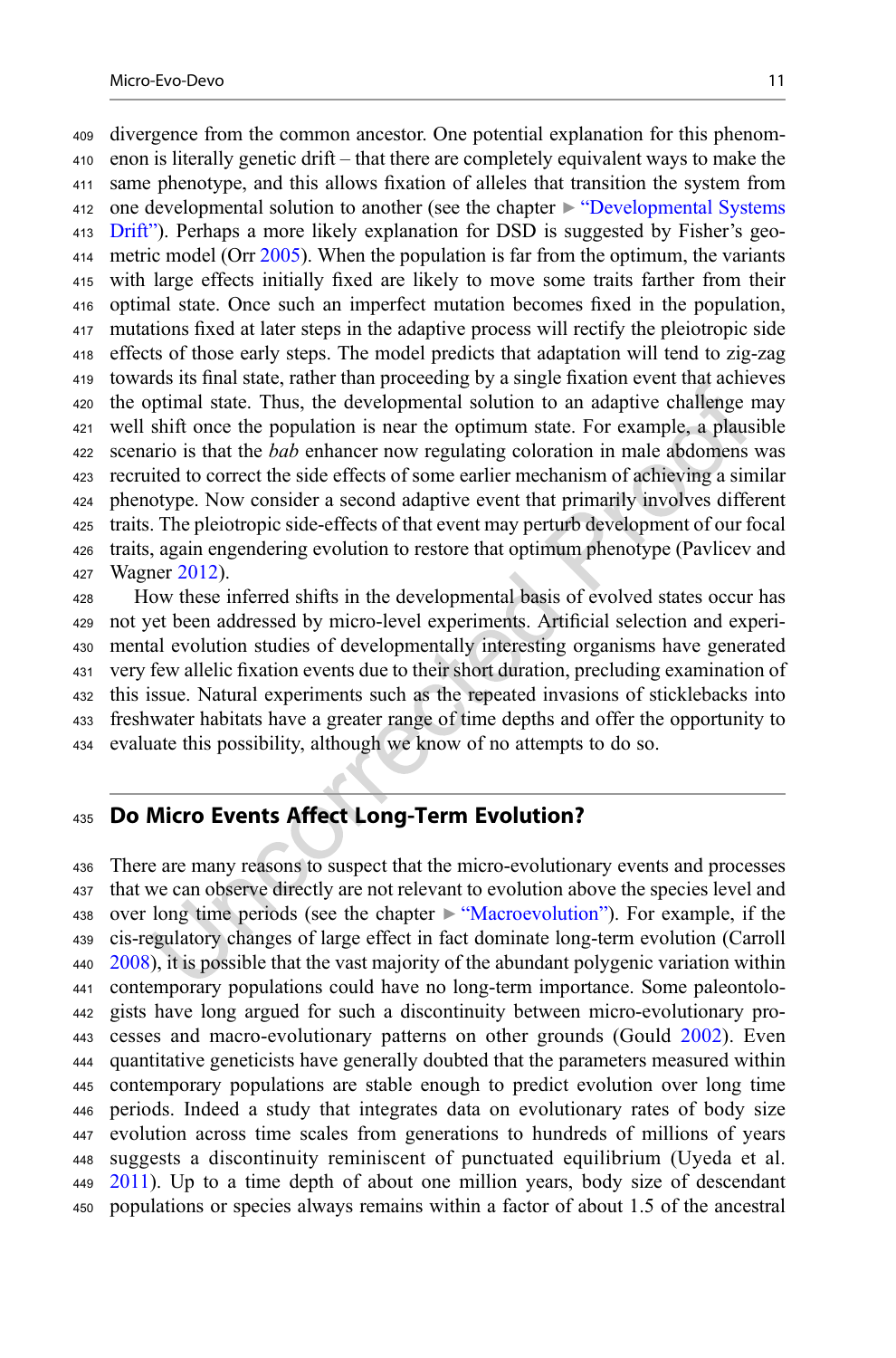value, but at longer time scales larger changes in body size become increasingly likely. It is not clear what processes can explain this apparent discontinuity, but it certainly suggests that it is very unlikely that one of these rare large changes will be encountered in any particular population at the present. These doubts about rele-vance are likely an important factor in the relative paucity of micro-evo-devo studies.

 The result, however, is that we have relatively little data we can use to empirically test whether micro- and macro-evolution are in fact related to each other. Recent studies suggest that in some taxa there may be a strong connection between micro processes and macro patterns, despite the many reasons there should not be. Perhaps the most striking example is the recent comparison of the diversification of wing size and shape in the dipteran family Drosophilidae (Houle et al. [2017\)](#page-12-0). This contribution estimated the phenotypic variation produced by mutation in 21 aspects of wing size and shape (Houle and Fierst [2013\)](#page-12-0) in Drosophila melanogaster and compared that variation to standing variation in the same species and to variation among over 100 Drosophilid species that diversified over at least 30 million years. Both muta- tional and standing variation within D. melanogaster were highly correlated with the rate of evolution in the family. Wing shape evolves slowly in this group, so it is possible that this strong relationship is a peculiarity of a suite of slow-evolving traits. However there are hints of similar patterns in traits that show higher rates of 470 evolution as well, such as the blossoms of the plant genus *Dalechampia* (Bolstad et al. [2014\)](#page-12-0). The relevance of micro-evo-devo studies to the broader field of evo-devo should not be lightly dismissed.

#### Cross-References

- ▶ [A Process-Based Approach to the Study of Flower Morphological Variation](http://link.springer.com/search?facet-eisbn=978-3-319-33038-9&facet-content-type=ReferenceWorkEntry&query=A Process-Based Approach to the Study of Flower Morphological Variation)
- $\triangleright$  [Computational Modeling at the Cell and Tissue Level in Evo-Devo](http://link.springer.com/search?facet-eisbn=978-3-319-33038-9&facet-content-type=ReferenceWorkEntry&query=Computational Modeling at the Cell and Tissue Level in Evo-Devo)
- ▶ [Concept of Burden in Evo-Devo](http://link.springer.com/search?facet-eisbn=978-3-319-33038-9&facet-content-type=ReferenceWorkEntry&query=Concept of Burden in Evo-Devo)
- $\triangleright$  [Developmental Evolutionary Biology \(Devo-Evo\)](http://link.springer.com/search?facet-eisbn=978-3-319-33038-9&facet-content-type=ReferenceWorkEntry&query=Developmental Evolutionary Biology (Devo-Evo))
- ▶ [Developmental Plasticity and Evolution](http://link.springer.com/search?facet-eisbn=978-3-319-33038-9&facet-content-type=ReferenceWorkEntry&query=Developmental Plasticity and Evolution)
- ▶ [Developmental Systems Drift](http://link.springer.com/search?facet-eisbn=978-3-319-33038-9&facet-content-type=ReferenceWorkEntry&query=Developmental Systems Drift)
- $480 \rightarrow Eco-Evo-Devo$  $480 \rightarrow Eco-Evo-Devo$
- ▶ [Epistasis](http://link.springer.com/search?facet-eisbn=978-3-319-33038-9&facet-content-type=ReferenceWorkEntry&query=Epistasis)
- $\triangleright$  Evo-Devo'[s Contributions to the Extended Evolutionary Synthesis](http://link.springer.com/search?facet-eisbn=978-3-319-33038-9&facet-content-type=ReferenceWorkEntry&query=Evo-Devo�s Contributions to the Extended Evolutionary Synthesis)
- ▶ [Evolvability](http://link.springer.com/search?facet-eisbn=978-3-319-33038-9&facet-content-type=ReferenceWorkEntry&query=Evolvability)
- ▶ [Genotype-Phenotype Map](http://link.springer.com/search?facet-eisbn=978-3-319-33038-9&facet-content-type=ReferenceWorkEntry&query=Genotype-Phenotype Map)
- ▶ [Macroevolution](http://link.springer.com/search?facet-eisbn=978-3-319-33038-9&facet-content-type=ReferenceWorkEntry&query=Macroevolution)
- ▶ [Modeling Evolution of Developmental Gene Regulatory Networks](http://link.springer.com/search?facet-eisbn=978-3-319-33038-9&facet-content-type=ReferenceWorkEntry&query=Modeling Evolution of Developmental Gene Regulatory Networks)
- $\triangleright$  [Modularity in Evo-Devo](http://link.springer.com/search?facet-eisbn=978-3-319-33038-9&facet-content-type=ReferenceWorkEntry&query=Modularity in Evo-Devo)
- **[Phenotyping in Evo-Devo](http://link.springer.com/search?facet-eisbn=978-3-319-33038-9&facet-content-type=ReferenceWorkEntry&query=Phenotyping in Evo-Devo)**
- ▶ [Variational Approaches to Evolvability: Short- and Long-Term Perspectives](http://link.springer.com/search?facet-eisbn=978-3-319-33038-9&facet-content-type=ReferenceWorkEntry&query=Variational Approaches to Evolvability: Short- and Long-Term Perspectives)
- Acknowledgements We thank Laura Nuño de la Rosa, Thomas F. Hansen, Mihaela Pavličev, Jacqueline Sztepanacz, Christophe Pélabon, and Sarah Kettelkamp for their comments. D. H.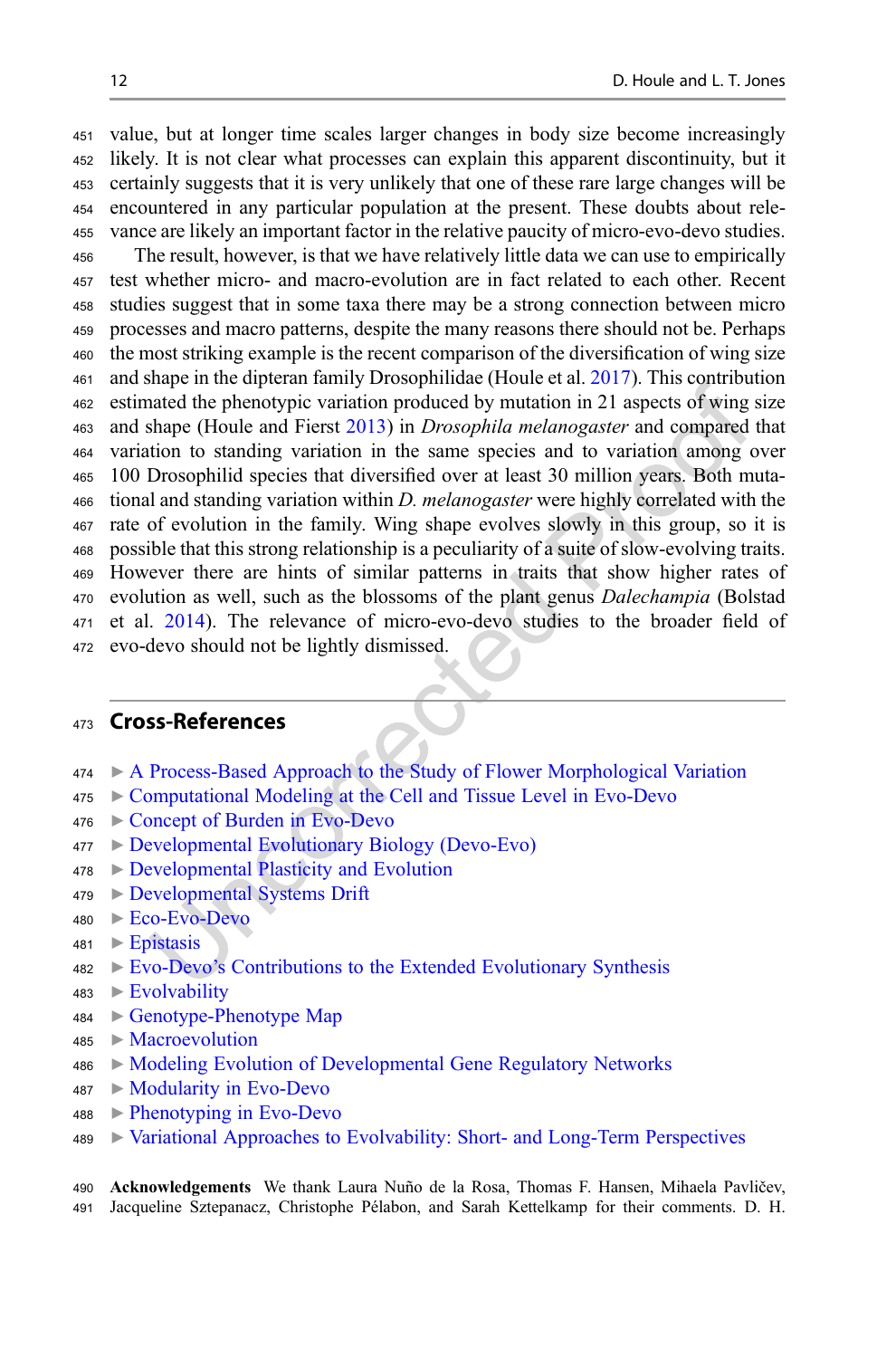- <span id="page-12-0"></span>thanks Thomas Hansen and Christophe Pelabon for generating the project "Evolvability: A New
- and Unifying Concept in Evolutionary Biology?" which provided him an extended period at the Centre for Advanced Study at the Norwegian Academy of Science and Letters to work on this chapter.

#### References

- Bastide H, Betancourt A, Nolte V, Tobler R, Stoebe P, Futschik A, Schloetterer C (2013) A genome- wide, fine-scale map of natural pigmentation variation in Drosophila melanogaster. PLoS Genet 9:e1003534
- Bell MA, Foster SA (1994) The evolutionary biology of the threespine stickleback. Oxford University Press, Oxford
- Bolstad GH, Hansen TF, Pélabon C, Falahati-Anbaran M, Pérez-Barrales R, Armbruster WS (2014)
- Genetic constraints predict evolutionary divergence in Dalechampia blossoms. Philos Trans R Soc Lond Ser B Biol Sci 369:20130255
- Bolstad GH, Cassara JA, Márquez E, Hansen TF, Van Der Linde K, Houle D, Pélabon C (2015) 506 Complex constraints on allometry revealed by artificial selection on the wing of *Drosophila* melanogaster. Proc Natl Acad Sci 112:13284–13289
- Braendle C, Baer CF, Felix MA (2010) Bias and evolution of the mutationally accessible pheno-typic space in a developmental system. PLoS Genet 6:e1000877
- Carroll SB (2008) Evo-devo and an expanding evolutionary synthesis: a genetic theory of morpho-logical evolution. Cell 134:25–36
- Chan YF, Marks ME, Jones FC, Villarreal G, Shapiro MD, Brady SD, Southwick AM et al (2010) 513 Adaptive evolution of pelvic reduction in sticklebacks by recurrent deletion of a Pitx1 enhancer. Science 327:302–305
- Colosimo PF, Hosemann KE, Balabhadra S, Villarreal G Jr, Dickson M, Grimwood J, Schmutz J et al (2005) Widespread parallel evolution in sticklebacks by repeated fixation of ectodysplasin
- alleles. Science 307:1928–1933
- Gould SJ (2002) The structure of evolutionary theory. Belknap Press, Cambridge, MA
- Houle D, Fierst J (2013) Properties of spontaneous mutational variance and covariance for wing size and shape in Drosophila melanogaster. Evolution 67:1116–1130
- Houle D, Bolstad GH, Van Der Linde K, Hansen TF (2017) Mutation predicts 40 million years of fly wing evolution. Nature 548:447–450
- Hunt G, Bell MA, Travis MP (2008) Evolution toward a new adaptive optimum: phenotypic evolution in a fossil stickleback lineage. Evolution 62:700–710
- Johnson NA, Porter AH (2001) Toward a new synthesis: population genetics and evolutionary developmental biology. Genetica 112–113:45–58
- Kamberov YG, Wang S, Tan J, Gerbault P, Wark A, Tan L, Yang Y et al (2013) Modeling recent human evolution in mice by expression of a selected EDAR variant. Cell 152:691–702
- Lande R (1979) Quantitative genetic analysis of multivariate evolution applied to brain: body size allometry. Evolution 33:402–416
- Lande R, Arnold SJ (1983) The measurement of selection on correlated characters. Evolution 37:1210–1226
- Laubichler MD (2010) Evolutionary developmental biology offers a significant challenge to the neo-Darwinian paradigm. In: Ayala FJ, Arp R (eds) Contemporary debates in philosophy of biology. Wiley-Blackwell, Chichester, pp 199–212
- Lewontin RC (1974) The genetic basis of evolutionary change. Columbia University Press, New York
- Marchini M, Rolian C (2018) Artificial selection sheds light on developmental mechanisms of limb
- elongation. Evolution 72:825–837